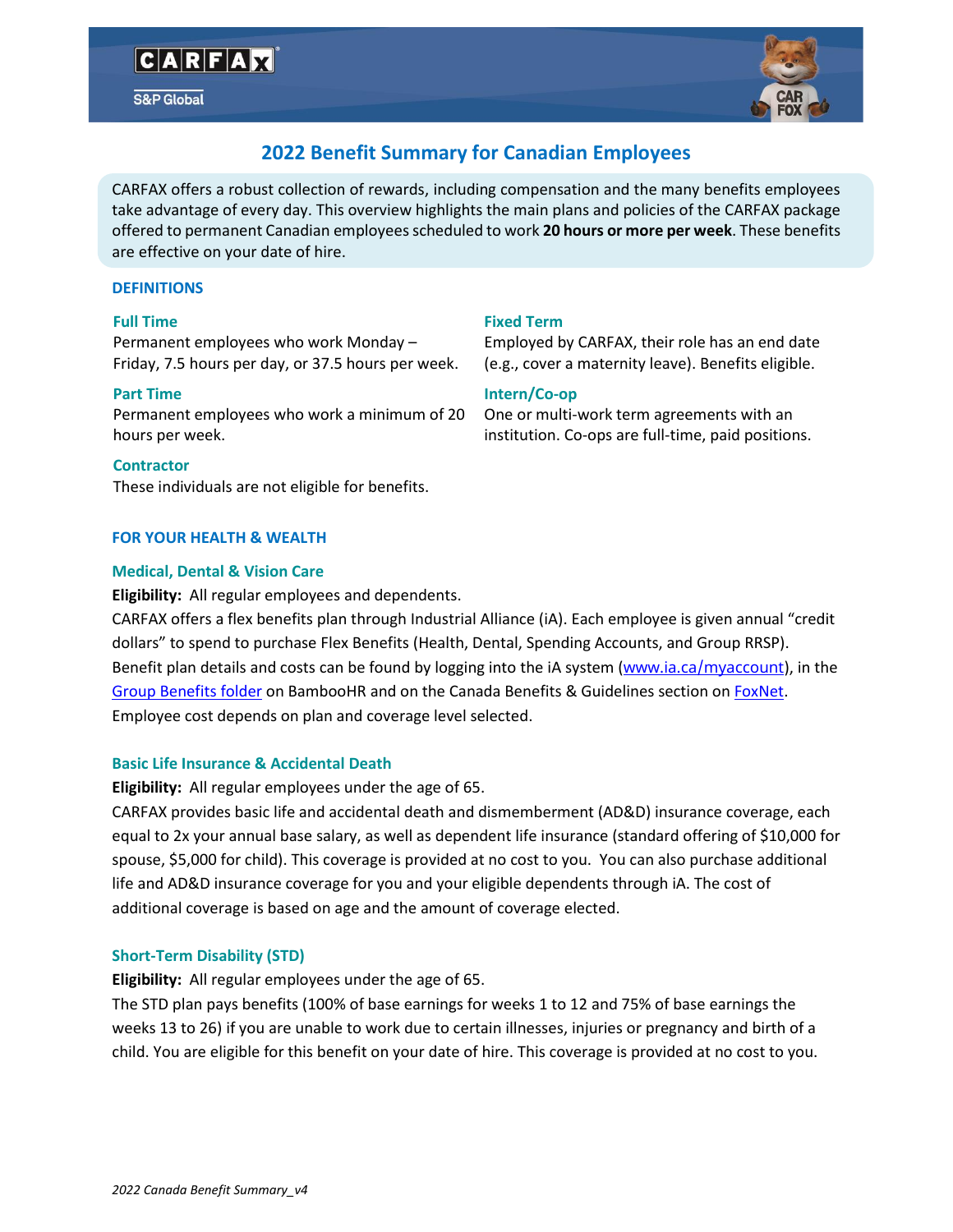#### **Long-Term Disability (LTD)**

**Eligibility:** All regular employees under the age of 65.

The LTD plan pays benefits 60% of the first \$2,750 of monthly basic earnings, plus 55% of the next \$3,750 and 45% of the balance up to a maximum monthly non-taxable benefit of \$12,000. This coverage is mandatory and employee paid through payroll deductions.

#### **Critical Illness**

**Eligibility:** All regular employees under the age of 65.

Critical Illness insurance provides financial protection by paying a lump sum benefit if you are diagnosed with a covered critical illness. Costs are based on age, gender, smoking status and the amount of coverage elected. Employees have the option to purchase this coverage and pay premiums through payroll deductions.

### **Medical Second Opinion Service**

**Eligibility:** All regular employees.

With Medical Second Opinion, you benefit from the initial consultation service, which allows you to get a medical second opinion in Canada. When a critical illness or condition is diagnosed, this service allows you to quickly get a second opinion from top specialists affiliated with leading Canadian medical teaching institutions. CARFAX pays the full cost of this benefit.

#### **Business Travel Benefits**

**Eligibility:** All regular employees.

When traveling on company business outside of Canada receive coverage for:

- Travel Assistance (lost or stolen baggage or personal belongings).
- Payment for Emergency Medical Services.
- Payment for Accidental Death and Personal Injury.

CARFAX pays the full cost of the coverage.

#### **FOR YOUR LIFESTYLE**

#### **Employee Assistance Program**

**Eligibility:** All regular employees and member of their household.

Sometimes balancing work, home, family, finances, health and wellbeing can seem challenging, and we want to make sure that you have access to the advice and support that you need. Your Lifeworks program offers someone to talk to and resources to consult whenever and wherever you need them. You and any of your household members have access to free services including confidential emotional support, work-life solutions, legal guidance and financial resources. For more details about the program, go to [https://spglobal.lifeworks.com/.](https://spglobal.lifeworks.com/)

Call: 800.253.5264 Online: <https://spglobal.lifeworks.com/> TTY: 866.833.7690 Username: **SPGca** Password: **lifeworks**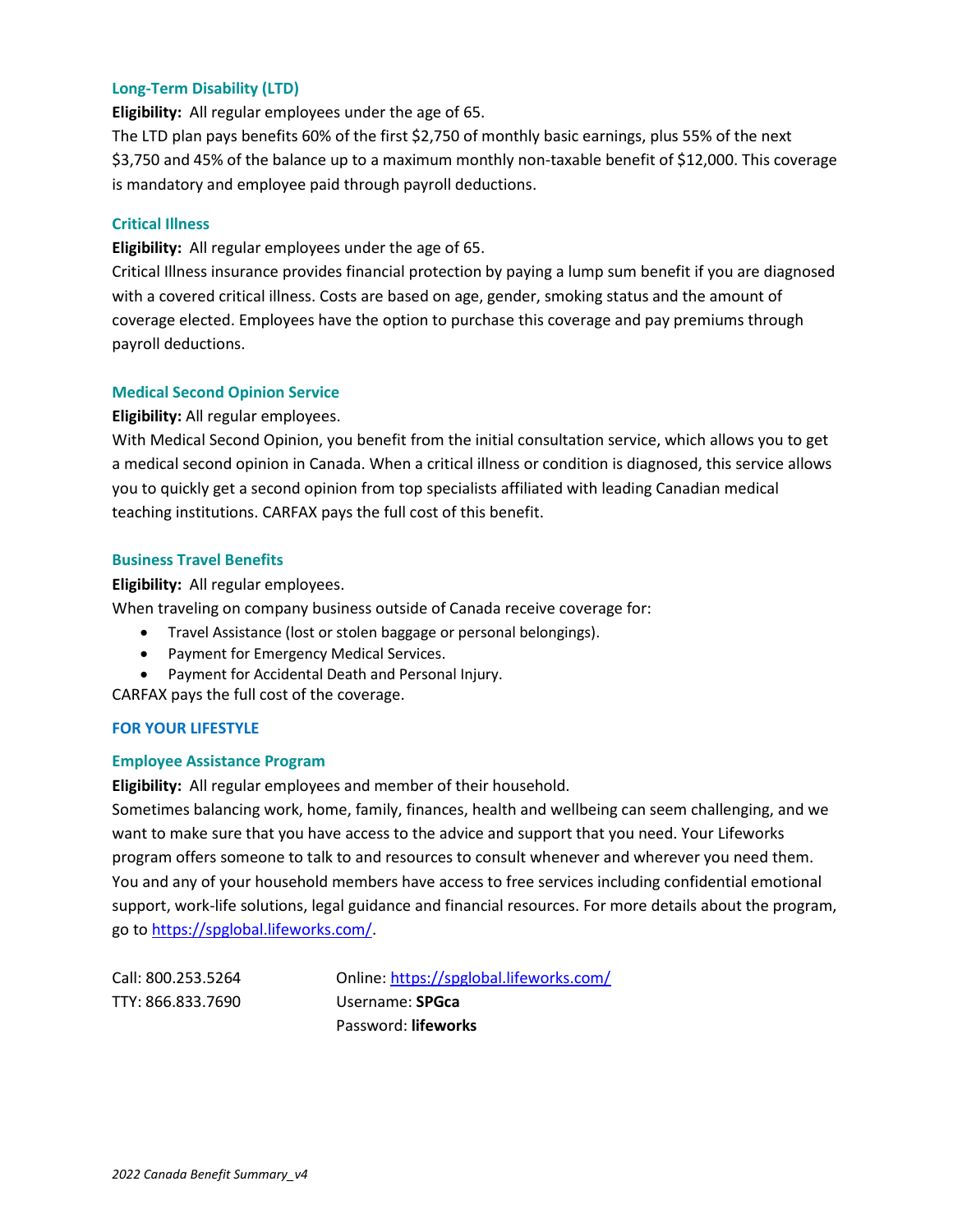#### **Retirement**

**Eligibility**: All regular employees. Employees who are new to Canada must file one tax return before becoming eligible to participate.

**Coverage**: The RRSP/DPSP plan for all Canadian employees is managed by iA Financial. The company will match RRSP contributions to the CARFAX DPSP up to 5% of your base salary each pay period.

#### **Home Office Allowance**

We think having a home office that rocks is important for productivity. Full-time, permanent employees receive a one-time, \$625.00 CAD allowance for home office amenities. Funds are paid following the start date but must be paid back if an employee departs within the first 12 months of employment.

#### **FOR YOUR TIME OFF**

#### **Vacation**

CARFAX recognizes that time away from the job is both healthy and necessary. Although vacation is accrued daily, time is advanced at the beginning of each fiscal year based on schedule shown below. Your first year, you will earn a prorated amount of vacation based on your hire date (up to 15 days). The amount of vacation time you earn thereafter depends on your years of service with the company.

| <b>Years of Service</b>   | <b>Vacation Days/Year</b> |  |
|---------------------------|---------------------------|--|
| Less than 2               | 15 days                   |  |
| 2 years but less than 5   | 17 days                   |  |
| 5 years but less than 10  | 20 days                   |  |
| 10 years but less than 15 | 25 days                   |  |
| 15 years or more          | 30 days                   |  |

*\*Please note, vacation time must be used within the fiscal year it is granted. Vacation time may not be carried over or accumulated from year to year.*

#### **Buy Vacation**

In order to increase your 2022 vacation, you have the option to purchase extra days during annual open enrollment period. You may choose to buy up to an additional five days of vacation before December 1, 2021, for use during FY2022.

#### **Flexible Time Off (FTO)**

Employees are provided with **four (4)** days of Flexible Time-Off (FTO) per fiscal year for illnesses, appointments, and other reasonable absences each fiscal year. FTO is prorated your first year of employment.

#### **Volunteering (VTO)**

At CARFAX, we believe in giving back to the communities where our employees live and work through CARFAX-supported volunteer efforts and team-driven community improvement initiatives. In support of this belief, employees are awarded three (3) working days (or 24 hours) per fiscal year to volunteer for a charitable organization within their community.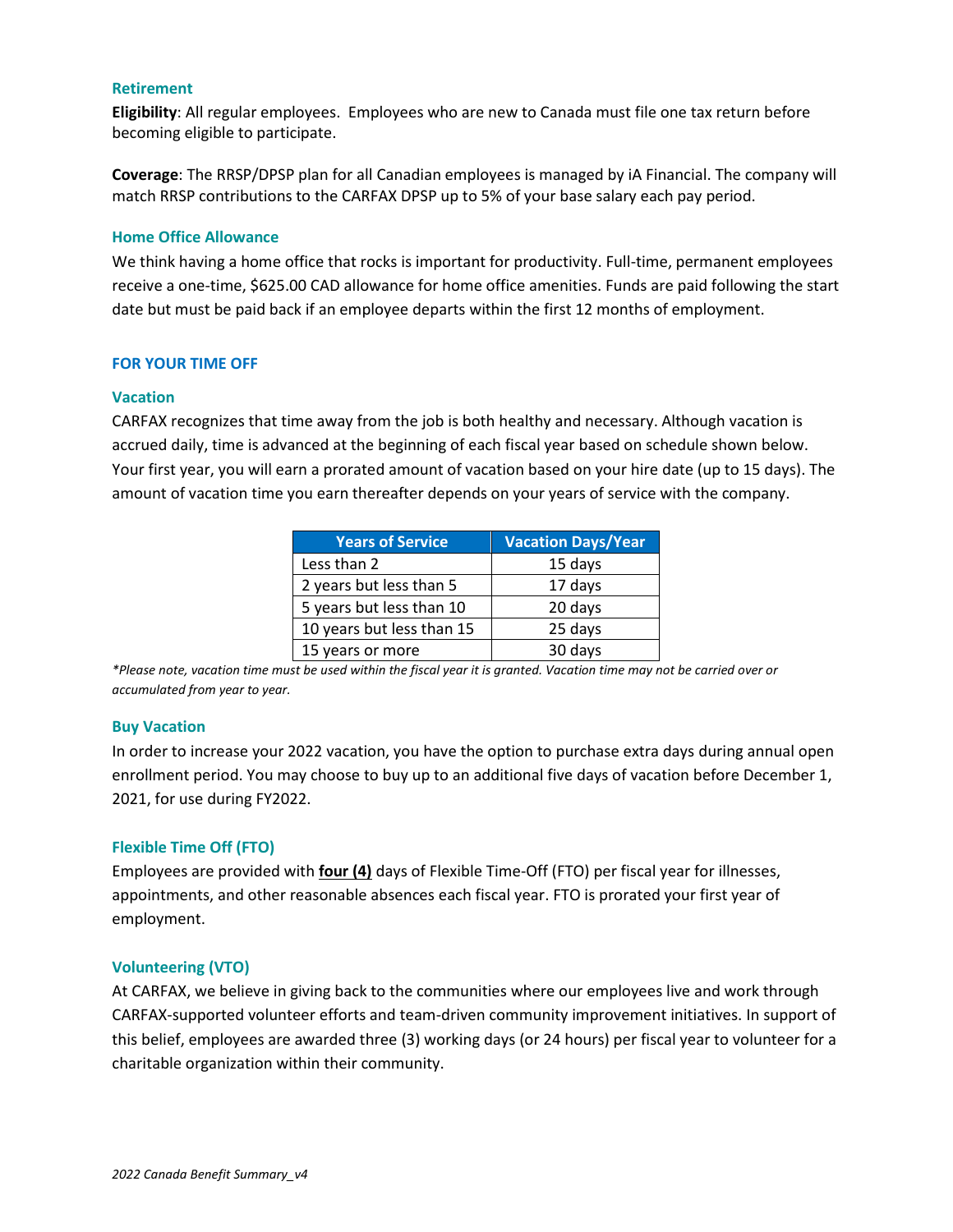#### **Winter Holiday Hours**

CARFAX Canada will offer additional paid Winter Holiday Hours where the office will be shut down between Christmas and New Year's Eve. Each year, CARFAX Canada will review and communicate which days we will be closed.

#### **Parental Leave**

The parental leave policy gives primary caregivers 26 weeks of paid leave for natural birth, surrogate birth, adoption or foster child placement as well and two weeks paid leave for non-primary caregivers. Please be aware that the Canadian Government has changed the parental and maternity leave rules.

#### **Bereavement Leave**

Employees may take up to five (5) days of paid leave per year for the loss of an immediate family member.

#### **Statutory Holidays & Winter Holiday Hours**

Team CARFAX will receive paid holidays according to Canadian federal and provincial law. Holidays are listed below in accordance with the time off that will be observed based on your province of residence:

| Alberta – British Colombia – Ontario |                                                       |  |  |  |
|--------------------------------------|-------------------------------------------------------|--|--|--|
| New Year's Day                       | Saturday, January 1 / Observed: Monday, Jan 3, 2022   |  |  |  |
| <b>Family Day</b>                    | Monday, February 21, 2022                             |  |  |  |
| Good Friday                          | Friday, April 15, 2022                                |  |  |  |
| Victoria Day                         | Monday, May 23, 2022                                  |  |  |  |
| Canada Day                           | Friday, July 1, 2022                                  |  |  |  |
| Civic Holiday                        | Monday, August 1, 2022                                |  |  |  |
| Labour Day                           | Monday, September 5, 2022                             |  |  |  |
| Thanksgiving Day                     | Monday, October 10, 2022                              |  |  |  |
| Remembrance Day*                     | Friday, November 11, 2022                             |  |  |  |
| Christmas Day                        | Sunday, December 25 / Observed: Monday, Dec 26, 2022  |  |  |  |
| <b>Boxing Day</b>                    | Monday, December 26 / Observed: Tuesday, Dec 27, 2022 |  |  |  |
| Winter Break*                        | Wednesday, December 28, 29, 30, 2022                  |  |  |  |

#### **Quebec**

| New Year's Day        | Saturday, January 1 / Observed: Monday, Jan 3, 2022   |
|-----------------------|-------------------------------------------------------|
| Easter Monday         | Monday, April 18, 2022                                |
| Victoria Day          | Monday, May 23, 2022                                  |
| St. Jean Baptiste Day | Friday, June 24, 2022                                 |
| Canada Day            | Friday, July 1, 2022                                  |
| Labour Day            | Monday, September 5, 2022                             |
| Thanksgiving Day      | Monday, October 10, 2022                              |
| Remembrance Day*      | Friday, November 11, 2022                             |
| Christmas Day         | Sunday, December 25 / Observed: Monday, Dec 26, 2022  |
| <b>Boxing Day</b>     | Monday, December 26 / Observed: Tuesday, Dec 27, 2022 |
| Winter Break*         | Wednesday, December 28, 29, 30, 2022                  |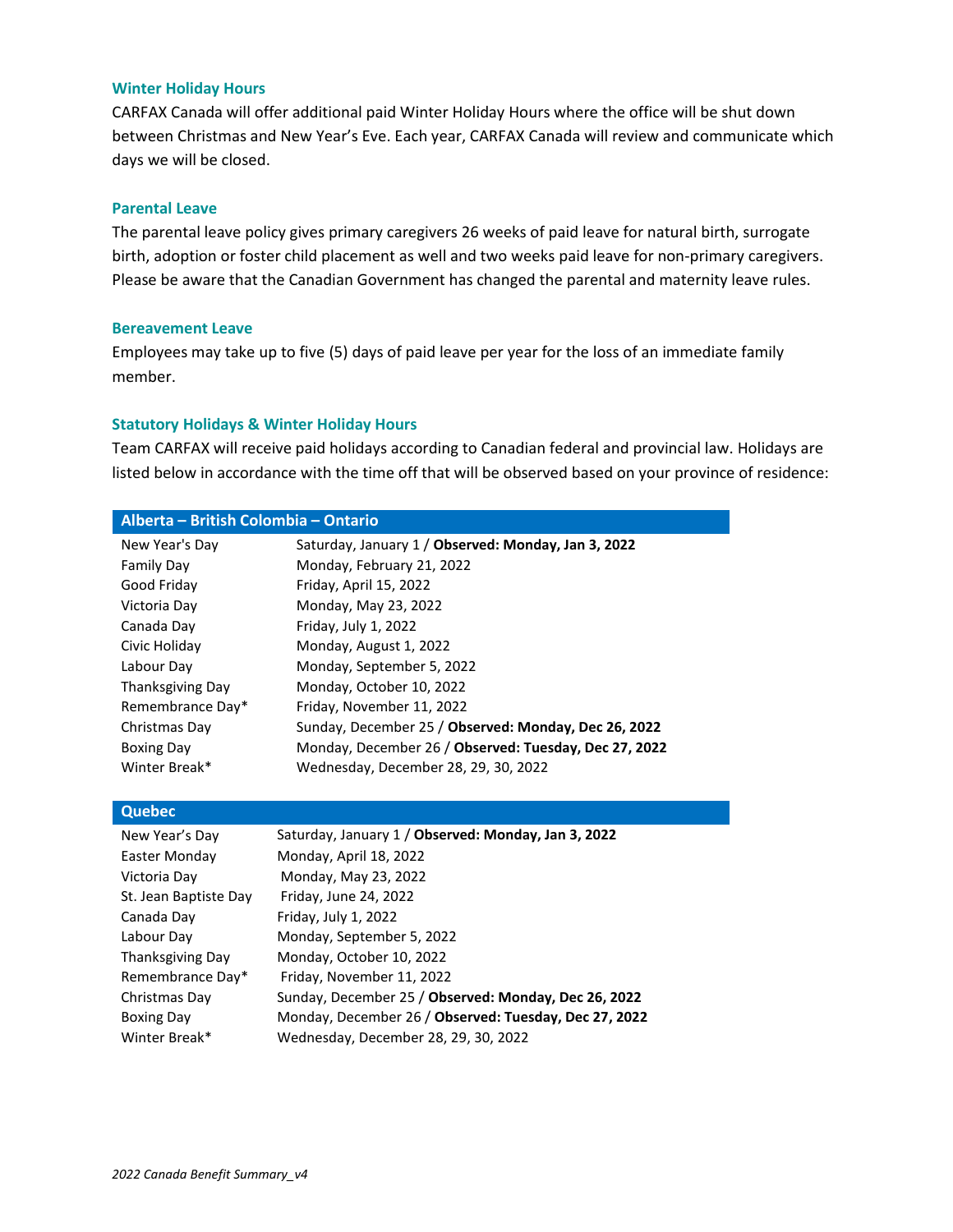### **Nova Scotia**

| New Year's Day    | Saturday, January 1 / Observed: Monday, Jan 3, 2022   |
|-------------------|-------------------------------------------------------|
| Heritage Day      | Monday, February 21, 2022                             |
| Good Friday       | Friday, April 15, 2022                                |
| Canada Day        | Friday, July 1, 2022                                  |
| Labour Day        | Monday, September 5, 2022                             |
| Thanksgiving Day  | Monday, October 10, 2022                              |
| Remembrance Day*  | Friday, November 11, 2022                             |
| Christmas Day     | Sunday, December 25 / Observed: Monday, Dec 26, 2022  |
| <b>Boxing Day</b> | Monday, December 26 / Observed: Tuesday, Dec 27, 2022 |
| Winter Break*     | Wednesday, December 28, 29, 30, 2022                  |

# **Manitoba**

| New Year's Day    | Saturday, January 1 / Observed: Monday, Jan 3, 2022   |  |  |
|-------------------|-------------------------------------------------------|--|--|
| Louis Riel Day    | Monday, February 21, 2022                             |  |  |
| Good Friday       | Friday, April 15, 2022                                |  |  |
| Victoria Day      | Monday, May 23, 2022                                  |  |  |
| Canada Day        | Friday, July 1, 2022                                  |  |  |
| Labour Day        | Monday, September 5, 2022                             |  |  |
| Thanksgiving Day  | Monday, October 10, 2022                              |  |  |
| Remembrance Day*  | Friday, November 11, 2022                             |  |  |
| Christmas Day     | Sunday, December 25 / Observed: Monday, Dec 26, 2022  |  |  |
| <b>Boxing Day</b> | Monday, December 26 / Observed: Tuesday, Dec 27, 2022 |  |  |
| Winter Break*     | Wednesday, December 28, 29, 30, 2022                  |  |  |
|                   |                                                       |  |  |

*\*CARFAX designated holiday*

# **Summer Four Day Work Week Pilot (2022)**

This year CARFAX is piloting a four-day work week between June 1 and September 5, 2022. You will be paid regular wages for only working four days a week over the summer! The following is a list of scheduled Fridays off for CARFAX Four Day Work Week by province. *\*This is a test program and not guaranteed in future years.*

| Alberta - British Colombia - Ontario |                       |                         |                      |  |  |  |
|--------------------------------------|-----------------------|-------------------------|----------------------|--|--|--|
| <b>JUNE</b>                          | <b>JULY</b>           | <b>AUGUST</b>           | <b>SEPTEMBER</b>     |  |  |  |
| Friday, June 3, 2022                 | Friday, July 8, 2022  | Friday, August 12, 2022 | Friday, Sept 2, 2022 |  |  |  |
| Friday, June 10, 2022                | Friday, July 15, 2022 | Friday, August 19, 2022 |                      |  |  |  |
| Friday, June 17, 2022                | Friday, July 22, 2022 | Friday, August 26, 2022 |                      |  |  |  |
| Friday, June 24, 2022                | Friday, July 29, 2022 |                         |                      |  |  |  |
|                                      |                       |                         |                      |  |  |  |
| <b>Manitoba - Nova Scotia</b>        |                       |                         |                      |  |  |  |
| <b>JUNE</b>                          | <b>JULY</b>           | <b>AUGUST</b>           | <b>SEPTEMBER</b>     |  |  |  |
| Friday, June 3, 2022                 | Friday, July 8, 2022  | Friday, August 5, 2022  | Friday, Sept 2, 2022 |  |  |  |
| Friday, June 10, 2022                | Friday, July 15, 2022 | Friday, August 12, 2022 |                      |  |  |  |
| Friday, June 17, 2022                | Friday, July 22, 2022 | Friday, August 19, 2022 |                      |  |  |  |
| Friday, June 24, 2022                | Friday, July 29, 2022 | Friday, August 26, 2022 |                      |  |  |  |
|                                      |                       |                         |                      |  |  |  |
| <b>Quebec</b>                        |                       |                         |                      |  |  |  |
| <b>JUNE</b>                          | <b>JULY</b>           | <b>AUGUST</b>           | <b>SEPTEMBER</b>     |  |  |  |
| Friday, June 3, 2022                 | Friday, July 8, 2022  | Friday, August 5, 2022  | Friday, Sept 2, 2022 |  |  |  |
| Friday, June 10, 2022                | Friday, July 15, 2022 | Friday, August 12, 2022 |                      |  |  |  |
| Friday, June 17, 2022                | Friday, July 22, 2022 | Friday, August 19, 2022 |                      |  |  |  |

Friday, July 29, 2022 Friday, August 26, 2022